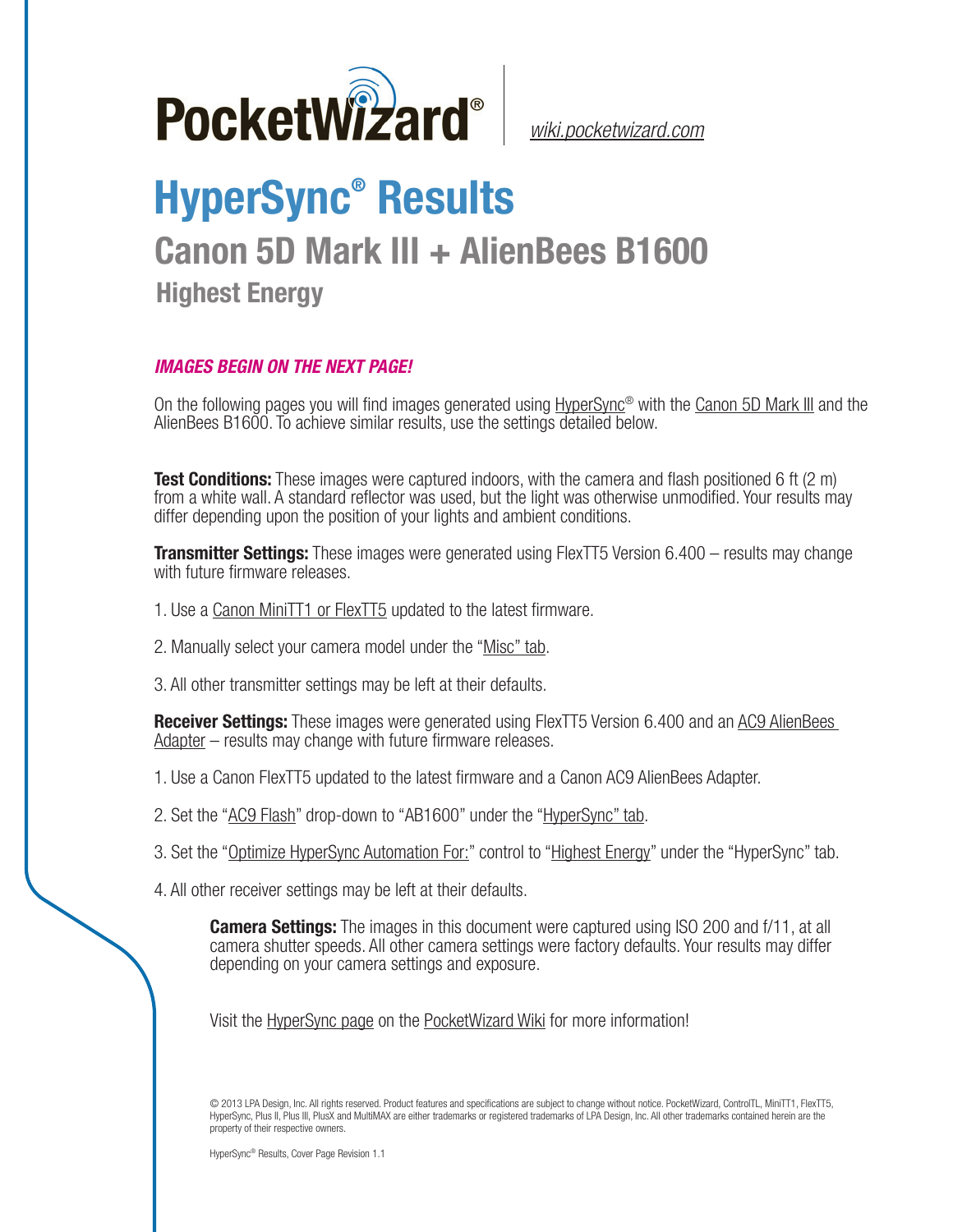

Canon 5D Mark III, AlienBees B1600, +3 (Full Power) Optimize HyperSync Automation For: Highest Energy PDF Revision 1.1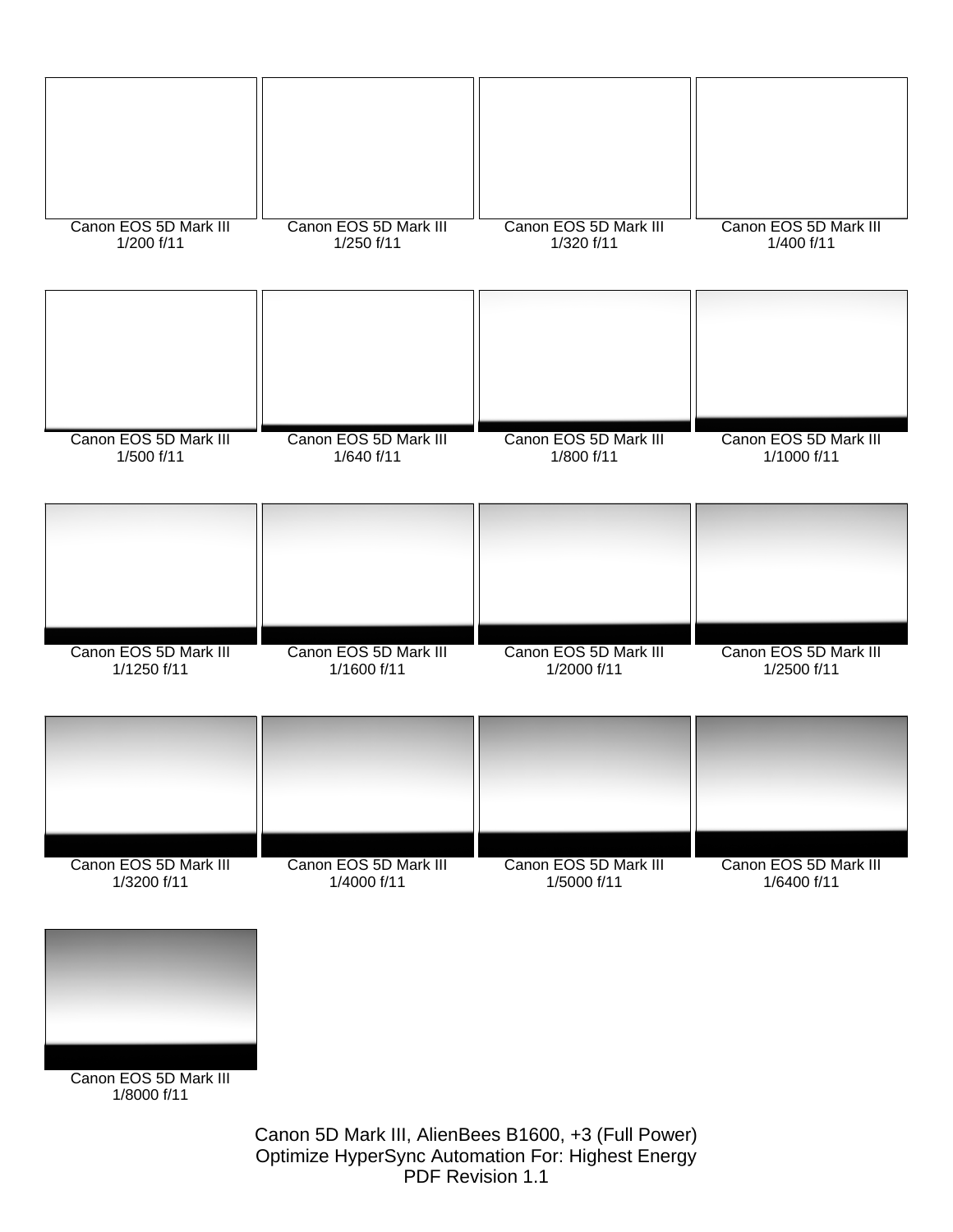

> Canon 5D Mark III, AlienBees B1600, +2 (1/2 Power) Optimize HyperSync Automation For: Highest Energy PDF Revision 1.1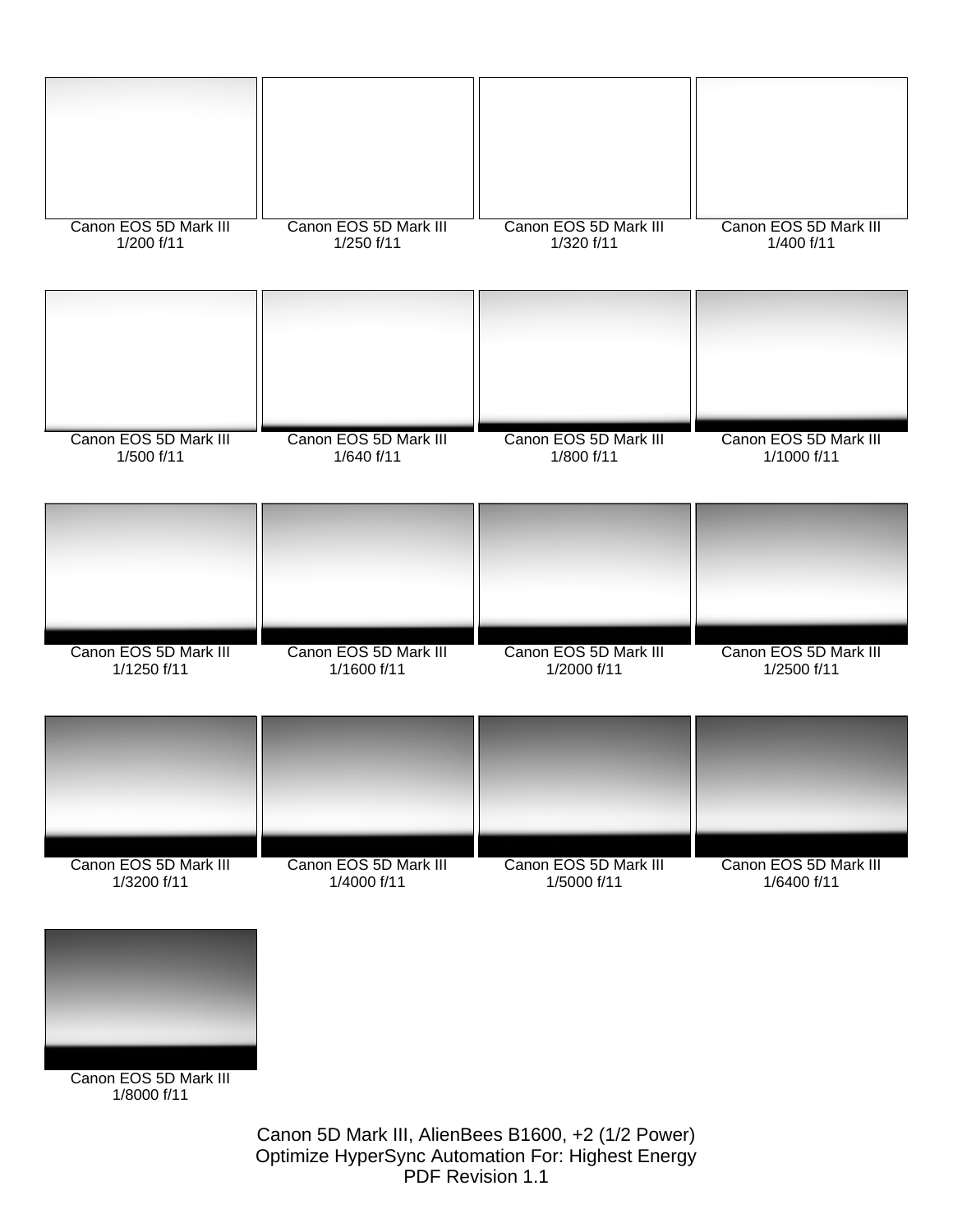

> Canon 5D Mark III, AlienBees B1600, +1 (1/4 Power) Optimize HyperSync Automation For: Highest Energy PDF Revision 1.1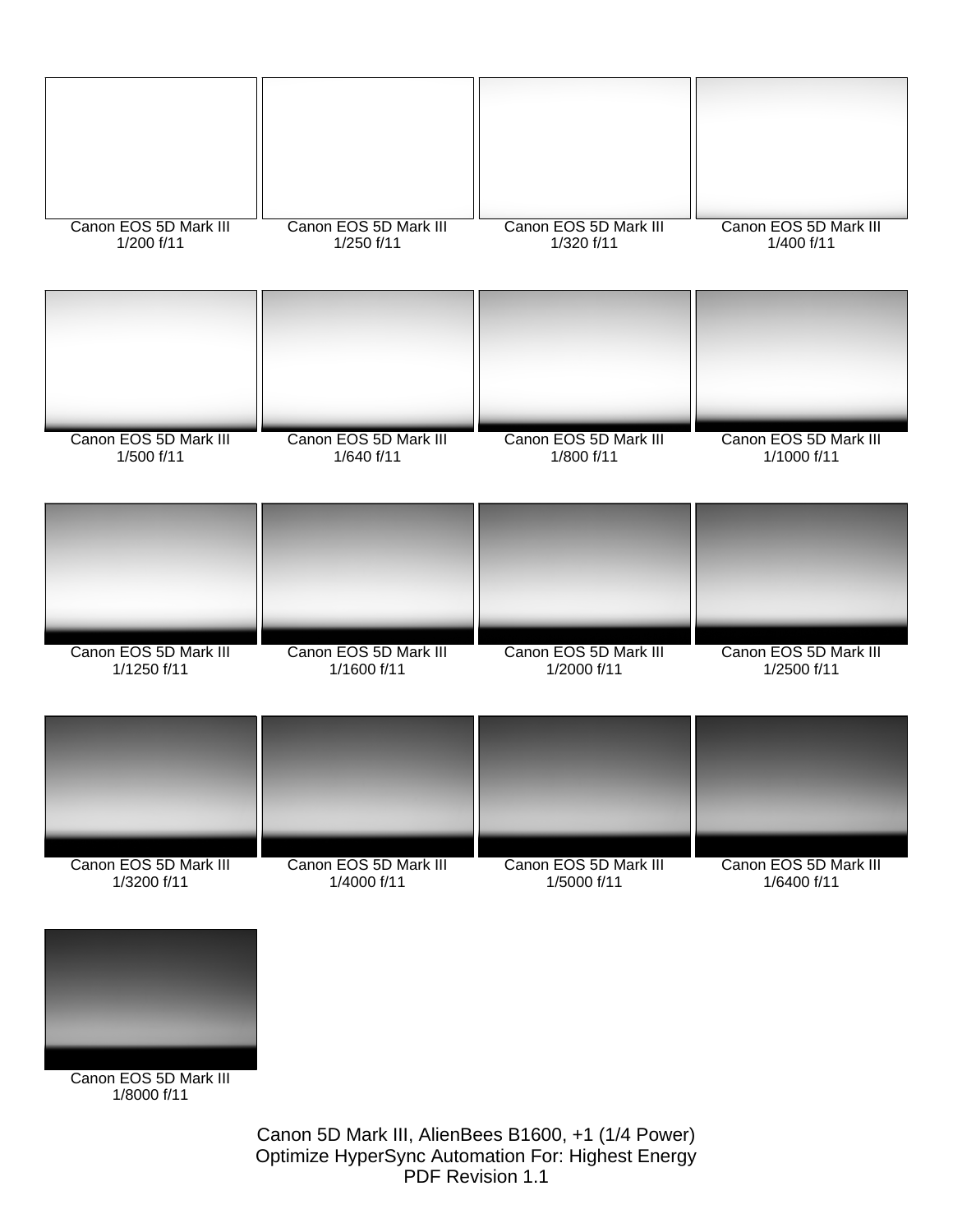

1/8000 f/11

Canon 5D Mark III, AlienBees B1600, +0 (1/8 Power) Optimize HyperSync Automation For: Highest Energy PDF Revision 1.1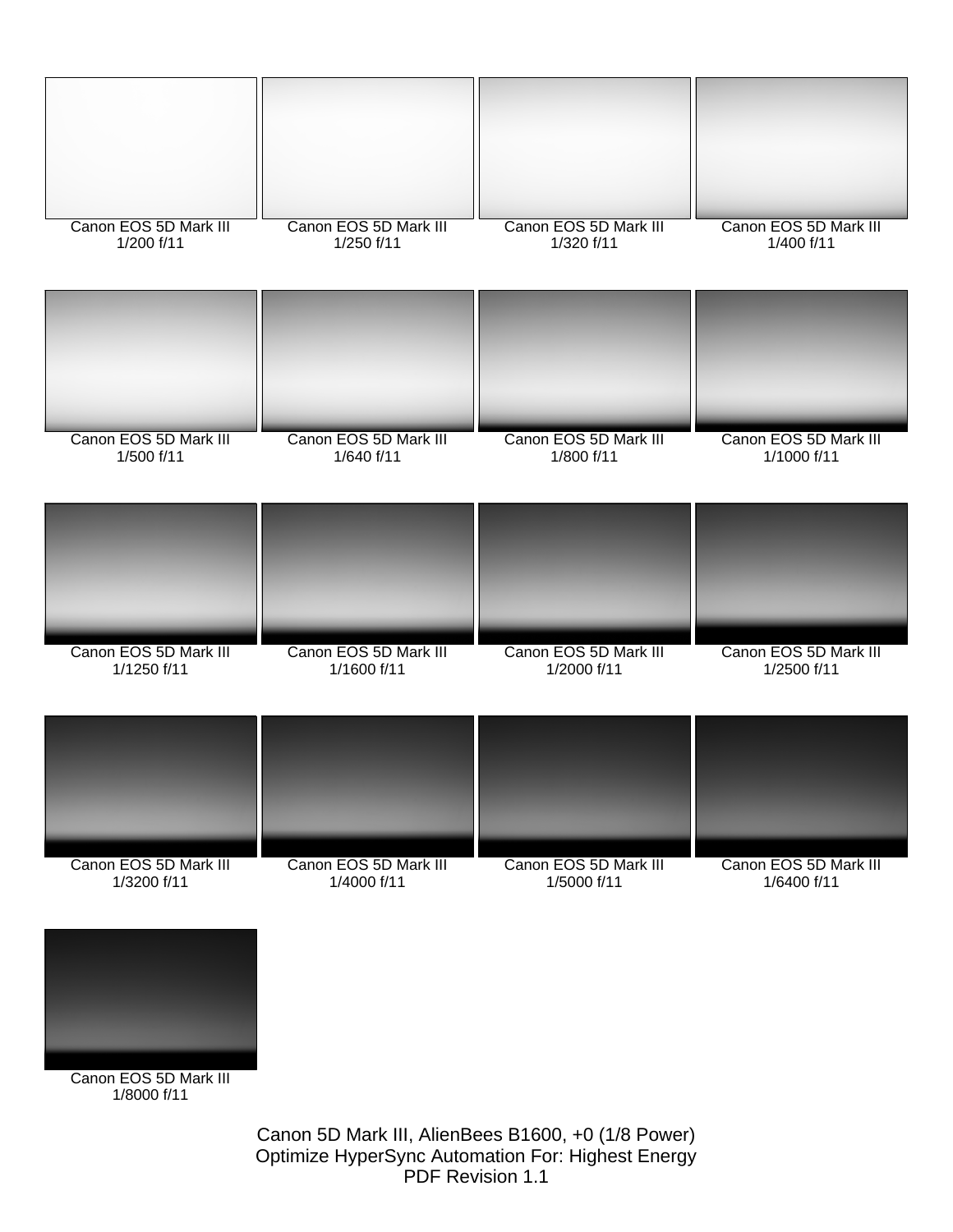

Canon 5D Mark III, AlienBees B1600, -1 (1/16 Power) Optimize HyperSync Automation For: Highest Energy PDF Revision 1.1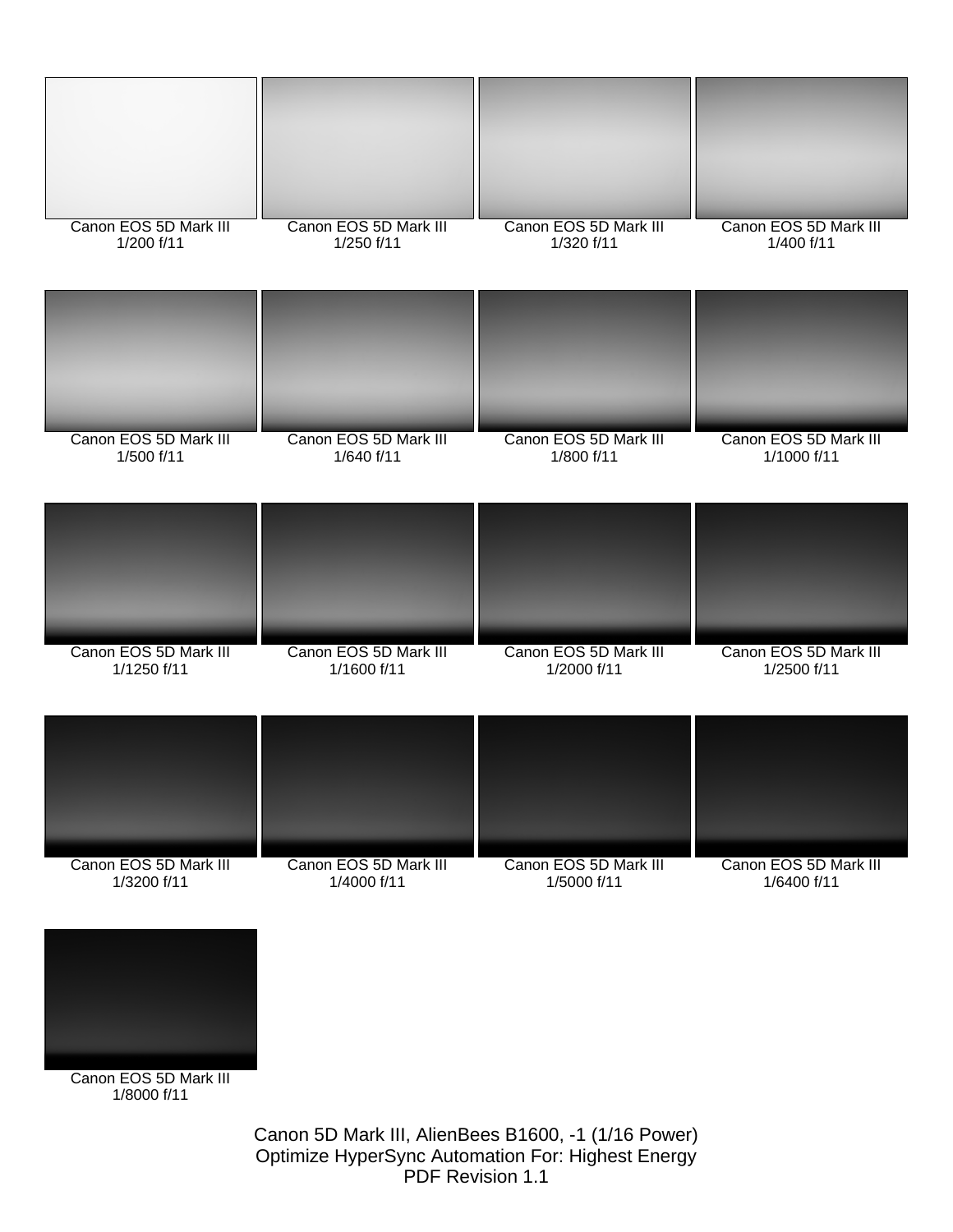

> Canon 5D Mark III, AlienBees B1600, -2 (1/32 Power) Optimize HyperSync Automation For: Highest Energy PDF Revision 1.1